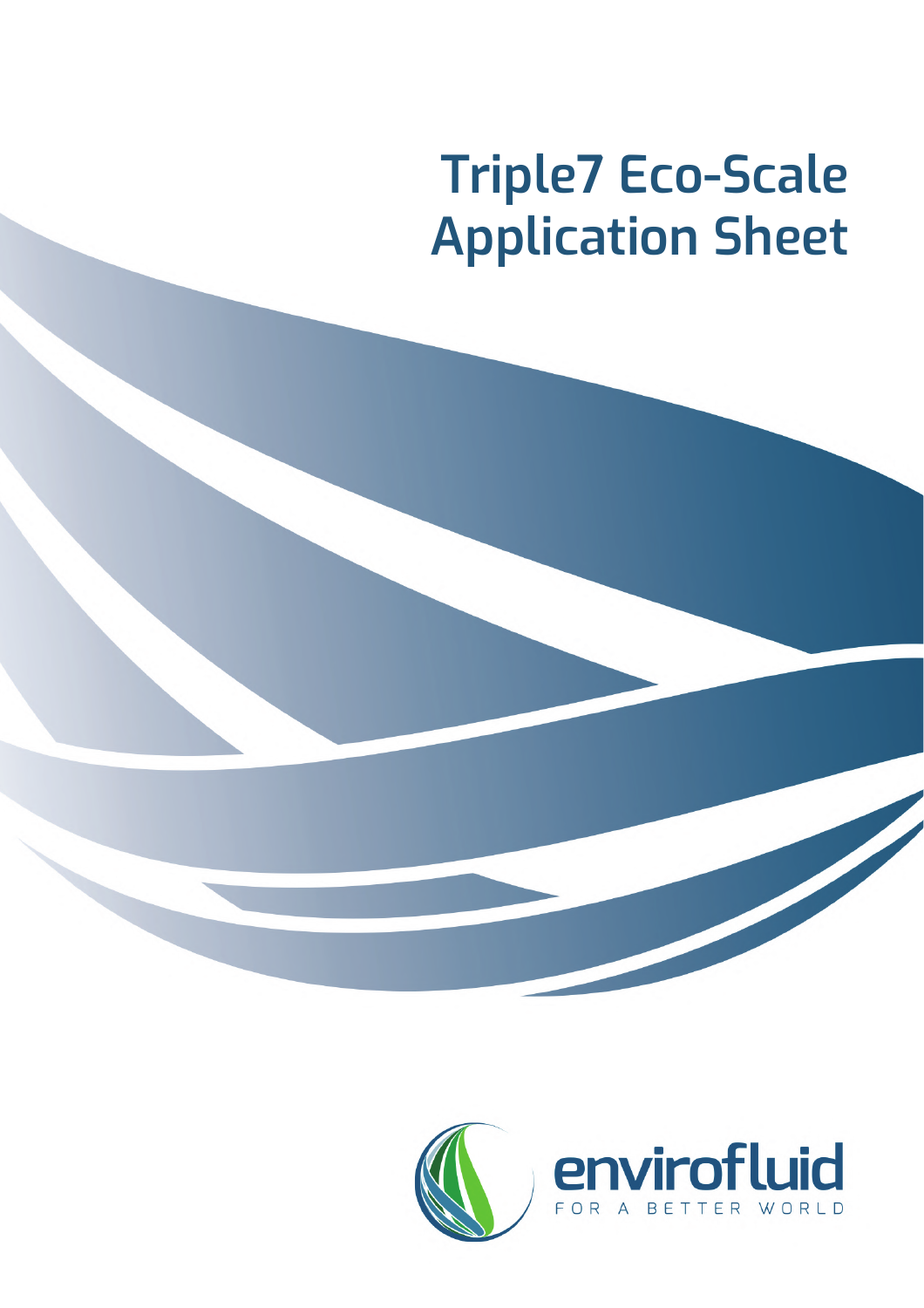# **ECO-SCALE**

#### **MARINE LIMESCALE AND CALCIUM REMOVER**

Mineral scale is a build-up of insoluble sulphate and carbonated salts - the result of exposure to salt water and calcium-containing solutions including soaps, reagents and bacteriocides. Traditional chemistries including phosphoric acid, metasilicates and chlorine, present special handling and discharge issues and most of these products are inherently toxic and non-biodegradable.

**Triple7 Eco-Scale** is a non-toxic, bio-based scale remover designed for its effectiveness

**Triple7 Eco-Scale** is a viable cleaning alternative, especially designed for use in closed circuit applications and enclosed environments where human safety is of the highest priority.

**Triple7 Eco-Scale will not harm equipment** and gives longer life cycle maintenance and consequent cost advantages. Applications include pipework, heat exchangers, boilers, condensers, wet-scrubbers and chillers.

and safety to you, the cleaning surface and the environment. The product is a unique formulation of non-ionic surfactants, fruit-based acids and botanical additives which create a powerful scale remover.

### **Safe to Use**

**Triple7 Eco-Scale** is used for the removal of scale and calcium deposits from all surfaces and pipework systems. It is free of caustics, phosphates, petroleum products, terpenes, glycol ethers, ammonium compounds, phosphoric, hydrochloric & oxalic acids and D-limonene.

- No special storage/handling requirements
- Fully biodegradable, no offensive odours
- No petroleum products
- Cost-effective
- A long term solution to scale formation
- Non-toxic, low corrosion
- Will not harm metals, rubber, plastics
- Longer life cycle maintenance
- Not affected by water hardness
- No hazardous acids



#### **Applications**

For typical applications dilute 1:5. Allow to stand or circulate between 2 to 10 hours depending on the degree of scale removal required. Rinse with fresh water.

*<i><b>Otriple* 

### **Benefits**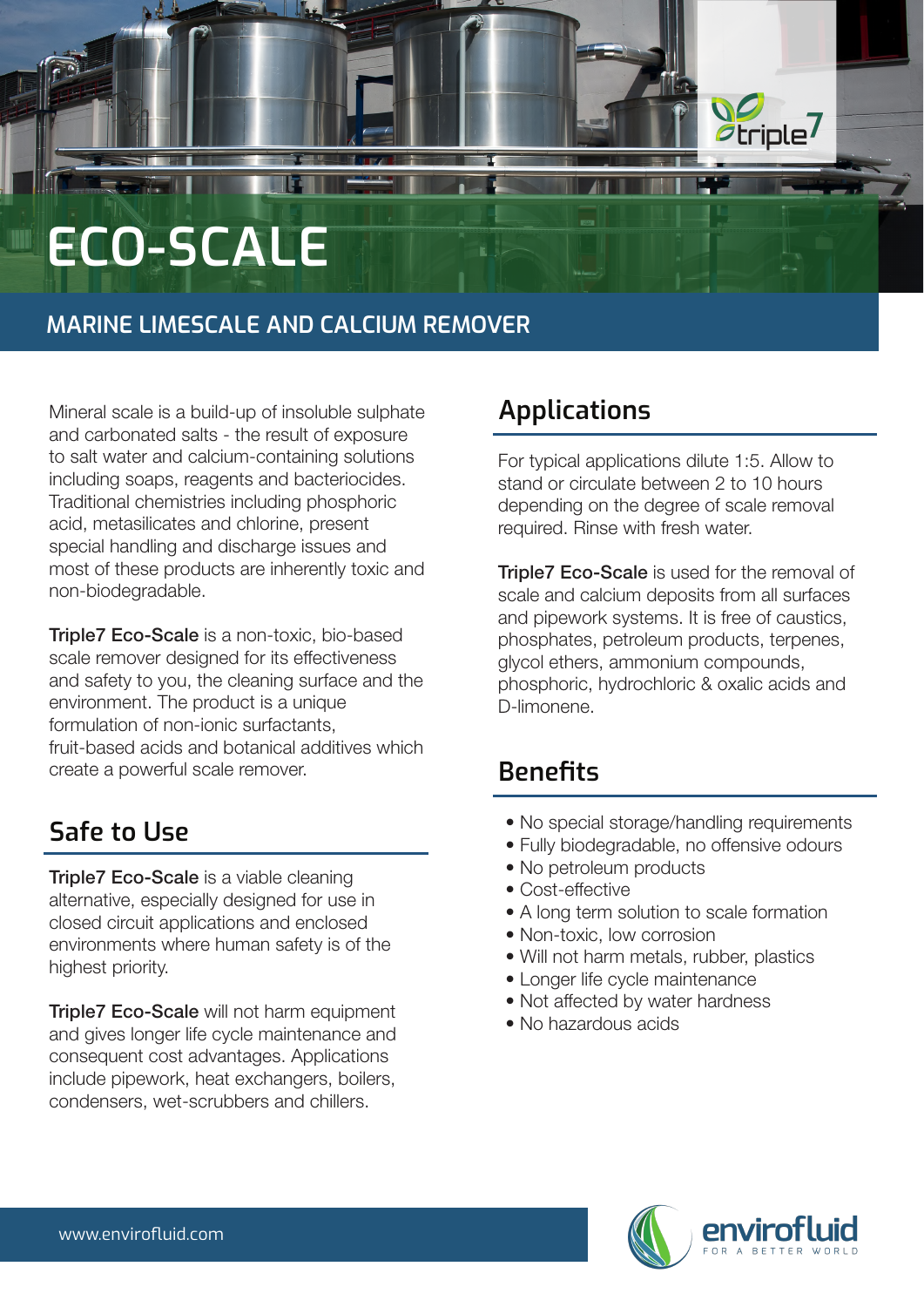



#### **Heat Exchangers, Condensers, Chillers**

#### **Genuine Green**

Apply a minimum 10% solution of **Triple7** Eco-Scale and allow to circulate for 8 - 16 hours. Maintain a pH of less than 3.0 (ideally overnight) and then follow with a thorough water rinse. Repeat if necessary.

# **Bilges**

Empty bilge, ensuring that correct safety practices are in place to deal with any toxic fumes present. Clean with Triple7 Heavy Duty at 10% to remove organic or petroleum deposits if necessary, rinse with water, followed by Triple7 Eco-Scale maintained at a pH less than 3.0.

- Place in container and cover with 50:50 **Triple7 Eco-Scale and water.**
- Monitor pH level and add more Triple7 Eco-Scale if pH rises above 2.5. If pH has risen too high, discard solution and recommence cleaning process. Water rinse

#### **Pumps & Water Handling Equipment**

- Fill the pump system with sufficient Triple7 Eco-Scale solution (between 10% and 50% dilution). Run the pump.
- Check for over-heating and that pH level is maintained below 2.5.
- As the pH level rises, add more product. Change liquid occasionally if needed.

#### For dismantled pumps and parts:

and re-assemble.

#### For installed pumps in systems:

#### **Pipework**

Soak in a hot solution of 10% Triple7 Heavy **Duty** overnight to remove organics if necessary. Water rinse, then flush with a 10% solution of Triple7 Eco-Scale maintained at a pH less than 3.0 to remove scale.

- Lower disposal costs
- Readily biodegradable greater than 70% total ingredients biodegradable within 28 days
- Listed by the Organic Materials Review Institute (OMRI) for use in organic production
- Made from renewable resources
- Non-toxic/non-hazardous reduced OH&S issues
- GECA Certified